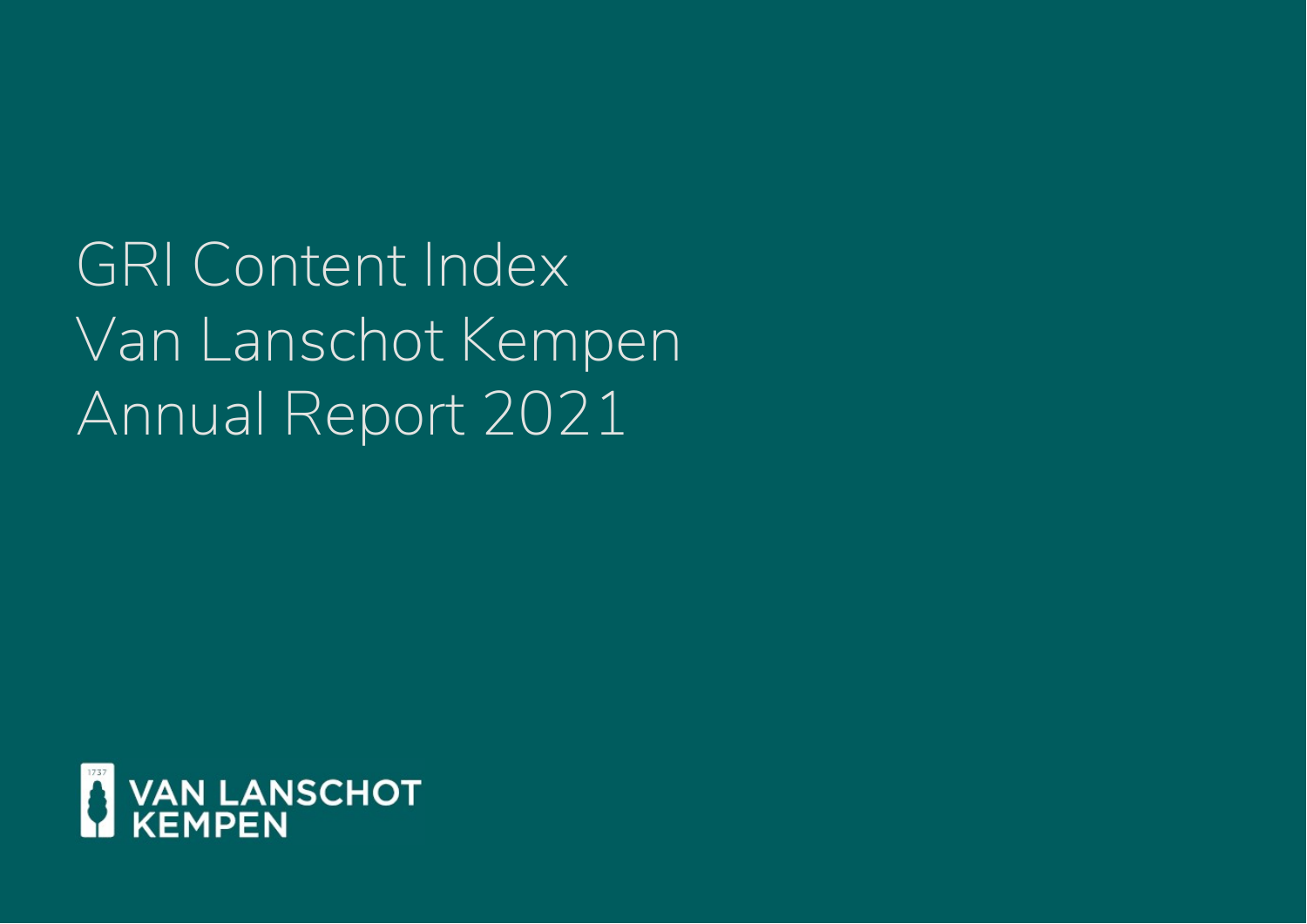## **GRI Standard Disclosures**

| <b>GRI Standard</b>                         | <b>Disclosure</b>                                                                                                                                                                                                                                                                                                                                                                                                                                                                                                                                                                            | Reference <sup>1</sup>                                                                                                                                                                                                                                                                                                                                                                                                                                                                                                          | <b>Omission</b>                                         |
|---------------------------------------------|----------------------------------------------------------------------------------------------------------------------------------------------------------------------------------------------------------------------------------------------------------------------------------------------------------------------------------------------------------------------------------------------------------------------------------------------------------------------------------------------------------------------------------------------------------------------------------------------|---------------------------------------------------------------------------------------------------------------------------------------------------------------------------------------------------------------------------------------------------------------------------------------------------------------------------------------------------------------------------------------------------------------------------------------------------------------------------------------------------------------------------------|---------------------------------------------------------|
| <b>GRI 101: Foundations</b><br>2017         | GRI does not include any disclosures                                                                                                                                                                                                                                                                                                                                                                                                                                                                                                                                                         | n/a                                                                                                                                                                                                                                                                                                                                                                                                                                                                                                                             | n/a                                                     |
| <b>GRI 102: General</b><br>Disclosures 2017 | 1. Organisational profile                                                                                                                                                                                                                                                                                                                                                                                                                                                                                                                                                                    |                                                                                                                                                                                                                                                                                                                                                                                                                                                                                                                                 |                                                         |
|                                             | 102-1 Name of the organisation                                                                                                                                                                                                                                                                                                                                                                                                                                                                                                                                                               | AR and S: title page, credits on final page                                                                                                                                                                                                                                                                                                                                                                                                                                                                                     | n/a                                                     |
|                                             | 102-2 Activities, brands, products, and services<br>a) A description of the organisation's activities<br>b) Primary brands, products, and services, including an explanation of<br>any products or services that are banned in certain markets.                                                                                                                                                                                                                                                                                                                                              | AR: pp. 9-10 (Who we are and what we do)                                                                                                                                                                                                                                                                                                                                                                                                                                                                                        | n/a                                                     |
|                                             | 102-3 Location of headquarters                                                                                                                                                                                                                                                                                                                                                                                                                                                                                                                                                               | Hooge Steenweg 29, s-Hertogenbosch (the Netherlands)                                                                                                                                                                                                                                                                                                                                                                                                                                                                            | n/a                                                     |
|                                             | 102-4 Location of operations                                                                                                                                                                                                                                                                                                                                                                                                                                                                                                                                                                 | AR: pp. 9-10 (Who we are and what we do)                                                                                                                                                                                                                                                                                                                                                                                                                                                                                        | n/a                                                     |
|                                             | 102-5 Ownership and legal form                                                                                                                                                                                                                                                                                                                                                                                                                                                                                                                                                               | AR: p. 71 (Van Lanschot Kempen shares), p. 94 (Corporate governance)                                                                                                                                                                                                                                                                                                                                                                                                                                                            | n/a                                                     |
|                                             | 102-6 Markets served<br>a) Markets served, including:<br>i. geographic locations where products and services are offered<br>ii, sectors served<br>iii. types of customers and beneficiaries                                                                                                                                                                                                                                                                                                                                                                                                  | AR: pp. 9-10 (Who we are and what we do)                                                                                                                                                                                                                                                                                                                                                                                                                                                                                        | n/a                                                     |
|                                             | 102-7 Scale of the organisation<br>a) Scale of the organisation, including:<br>i. total number of employees<br>ii. total number of operations<br>iii. net sales<br>iv. total capitalisation<br>v. quantity of products or services provided                                                                                                                                                                                                                                                                                                                                                  | AR: pp. 9-10 (Who we are and what we do), p. 25 (Value creation model), pp. 26-28 (Financial capital), pp. 30-33<br>(Human and intellectual capital), p. 46-57 (Progress report)<br>S: pp. 14-15 (Our sustainability key data)                                                                                                                                                                                                                                                                                                  | n/a                                                     |
|                                             | 102-8 Information on employees and other workers:<br>a) Total number of employees by employment contract (permanent<br>and temporary), by gender<br>b) Total number of employees by employment contract (permanent<br>and temporary), by region<br>c) Total number of employees by employment type (full-time and<br>part-time), by gender<br>d) Whether significant portion of the organisation's activities are<br>performed by workers who are not employees<br>e) Any significant variations in the numbers reported in 102-8a-c<br>f) An explanation of how the data have been compiled | a) AR: pp. 30-33 (Human and intellectual capital), S: p. 15 (Our sustainability key data)<br>b) Not applicable, due to relatively small size of activities outside of the Netherlands<br>c) AR: pp. 30-33 (Human and intellectual capital), S: p. 15 (Our sustainability key data)<br>d) Not applicable, we have 151 FTEs in external staff, mainly working on staff projects and programmes<br>e) Not applicable, no significant seasonal variations in our sector<br>f) From management systems and compiled by HR department | Not applicable:<br>$102 - 8B/$<br>102-8 $D/$<br>102-8 E |
|                                             | 102-9 Supply chain                                                                                                                                                                                                                                                                                                                                                                                                                                                                                                                                                                           | AR: pp. 20-22 (Our strategy), pp. 26-28 (Financial capital), pp. 41-44 (Social capital)                                                                                                                                                                                                                                                                                                                                                                                                                                         | n/a                                                     |
|                                             | 102-10 Significant changes to the organisation and its supply chain<br>a) Significant changes to the organisation's size, structure, ownership,<br>or supply chain, including:<br>i. Changes in the location of, or changes in, operations<br>ii. Changes in the share capital structure<br>iii. Changes in supply chain                                                                                                                                                                                                                                                                     | AR: p. 4-6 (Message from the Chair – partnership with Mercier Vanderlinden), p. 71 (Van Lanschot Kempen shares)<br>Aspect iii did not apply over the reporting period.                                                                                                                                                                                                                                                                                                                                                          | Not applicable:<br>102-A-iii                            |
|                                             | 102-11 Precautionary Principle or approach                                                                                                                                                                                                                                                                                                                                                                                                                                                                                                                                                   | AR: pp. 57-70 (Risk and capital management), p. 98 (Main features of Van Lanschot Kempen's management and control<br>system)                                                                                                                                                                                                                                                                                                                                                                                                    | n/a                                                     |
|                                             | 102-12 External initiatives                                                                                                                                                                                                                                                                                                                                                                                                                                                                                                                                                                  | S: pp. 21 (Reporting principles)<br>W: vanlanschotkempen.com/en/sustainability/policy (External guidelines)                                                                                                                                                                                                                                                                                                                                                                                                                     | n/a                                                     |
|                                             | 102-13 Membership of associations                                                                                                                                                                                                                                                                                                                                                                                                                                                                                                                                                            | W: vanlanschotkempen.com/en/sustainability/policy/memberships                                                                                                                                                                                                                                                                                                                                                                                                                                                                   | n/a                                                     |

 $1$  AR: annual report S: sustainability supplement W: corporate website.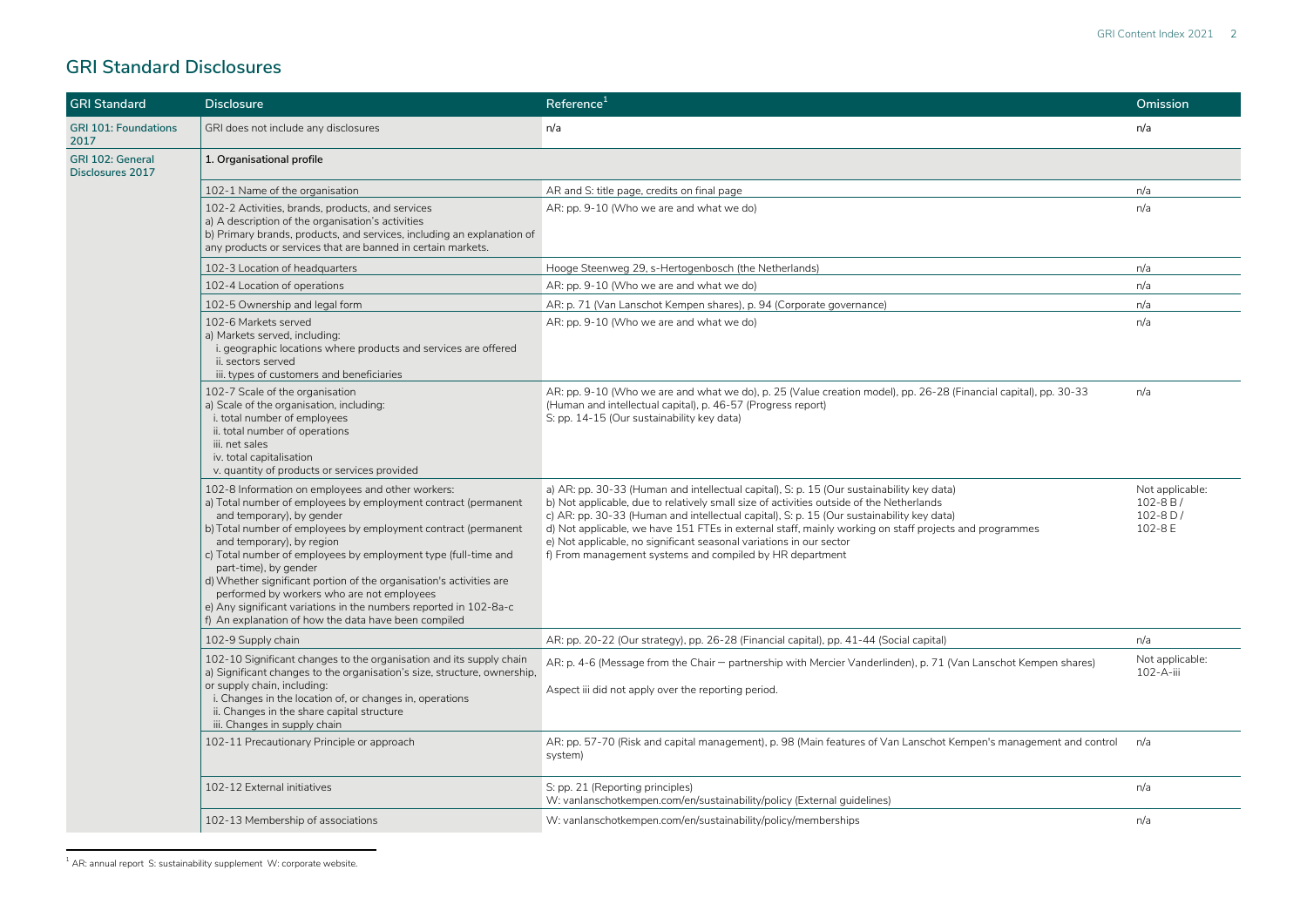| <b>GRI Standard</b>                                | <b>Disclosure</b>                                                                                                                                                                                                                                                                                                                                                                                                                                                                                                                                  | Reference <sup>1</sup>                                                                                                                                                                                                                                                                                                                                                                                                                                                                                                                                                                                                                                                                                                                                                                                                                                                            | Omission                                                     |
|----------------------------------------------------|----------------------------------------------------------------------------------------------------------------------------------------------------------------------------------------------------------------------------------------------------------------------------------------------------------------------------------------------------------------------------------------------------------------------------------------------------------------------------------------------------------------------------------------------------|-----------------------------------------------------------------------------------------------------------------------------------------------------------------------------------------------------------------------------------------------------------------------------------------------------------------------------------------------------------------------------------------------------------------------------------------------------------------------------------------------------------------------------------------------------------------------------------------------------------------------------------------------------------------------------------------------------------------------------------------------------------------------------------------------------------------------------------------------------------------------------------|--------------------------------------------------------------|
| <b>GRI 102: General</b><br><b>Disclosures 2017</b> | 2. Strategy                                                                                                                                                                                                                                                                                                                                                                                                                                                                                                                                        |                                                                                                                                                                                                                                                                                                                                                                                                                                                                                                                                                                                                                                                                                                                                                                                                                                                                                   |                                                              |
|                                                    | 102-14 Statement from senior decision-maker                                                                                                                                                                                                                                                                                                                                                                                                                                                                                                        | AR: pp. 4-5 (Message from the Chair)                                                                                                                                                                                                                                                                                                                                                                                                                                                                                                                                                                                                                                                                                                                                                                                                                                              | n/a                                                          |
|                                                    | 102-15 Key impacts, risks, and opportunities                                                                                                                                                                                                                                                                                                                                                                                                                                                                                                       | AR: p. 13-15 (The world around us), p. 17-18 (Stakeholders' expectations), pp. 20-22 (Our strategy), pp. 24-44 (Our value n/a<br>creation), pp. 57-69 (Risk and capital management)<br>S: p. 7 (Risks and opportunities)                                                                                                                                                                                                                                                                                                                                                                                                                                                                                                                                                                                                                                                          |                                                              |
|                                                    | 3. Ethics and integrity                                                                                                                                                                                                                                                                                                                                                                                                                                                                                                                            |                                                                                                                                                                                                                                                                                                                                                                                                                                                                                                                                                                                                                                                                                                                                                                                                                                                                                   |                                                              |
|                                                    | 102-16 Values, principles, standards, and norms of behaviour                                                                                                                                                                                                                                                                                                                                                                                                                                                                                       | AR: pp. 9-10 (Who we are and what we do)                                                                                                                                                                                                                                                                                                                                                                                                                                                                                                                                                                                                                                                                                                                                                                                                                                          |                                                              |
|                                                    | 102-17 Mechanisms for advice and concerns about ethics<br>The reporting organisation shall report the following information:<br>a) A description of internal and external mechanisms for:<br>i. seeking advice<br>ii. reporting concerns                                                                                                                                                                                                                                                                                                           | AR: pp. 9-10 (Who we are and what we do), pp. 57-69 (Risk and capital management)<br>W: vanlanschotkempen.com/en/about-us/governance                                                                                                                                                                                                                                                                                                                                                                                                                                                                                                                                                                                                                                                                                                                                              | n/a                                                          |
|                                                    | 4. Governance                                                                                                                                                                                                                                                                                                                                                                                                                                                                                                                                      |                                                                                                                                                                                                                                                                                                                                                                                                                                                                                                                                                                                                                                                                                                                                                                                                                                                                                   |                                                              |
|                                                    | 102-18 Governance structure<br>a) Governance structure of the organisation<br>b) Committees for decision-making on economic, environmental, and<br>social topics                                                                                                                                                                                                                                                                                                                                                                                   | AR: pp. 75-82 (Report of the Supervisory Board), pp. 94-99 (Corporate governance)<br>W: vanlanschotkempen.com/management-supervision<br>W: vanlanschotkempen.com/en/sustainability/policy (Group Sustainability organisation)                                                                                                                                                                                                                                                                                                                                                                                                                                                                                                                                                                                                                                                     | n/a                                                          |
|                                                    | 102-19 Delegating authority                                                                                                                                                                                                                                                                                                                                                                                                                                                                                                                        | AR: pp. 94-99 (Corporate governance)<br>W: vanlanschotkempen.com/en/sustainability/policy (Group Sustainability organisation)                                                                                                                                                                                                                                                                                                                                                                                                                                                                                                                                                                                                                                                                                                                                                     | n/a                                                          |
|                                                    | 102-20 Executive-level responsibility for economic, environmental,<br>and social topics<br>a) Whether the organisation has appointed an executive-level<br>position or positions with responsibility for economic, environmental,<br>and social topics<br>b) Whether post holders report directly to the highest governance<br>body                                                                                                                                                                                                                | AR: p. 101 (Our Management Board)<br>W: vanlanschotkempen.com/en/sustainability/policy (Group Sustainability organisation)                                                                                                                                                                                                                                                                                                                                                                                                                                                                                                                                                                                                                                                                                                                                                        | n/a                                                          |
|                                                    | 102-21 Consulting stakeholders on economic, environmental, and<br>social topics<br>a) Processes for consultation between stakeholders and the highest<br>governance body<br>b) If consultation is delegated, describe to whom it is delegated                                                                                                                                                                                                                                                                                                      | AR: pp. 17-18 (Stakeholders' expectations), pp. 94-99 (Corporate governance)<br>S: pp. 3-4 (Our stakeholders), pp. 21-22 (Reporting principles - Materiality)<br>W: vanlanschotkempen.com/en/sustainability/policy                                                                                                                                                                                                                                                                                                                                                                                                                                                                                                                                                                                                                                                                | n/a                                                          |
|                                                    | 102-22 Composition of the highest governance body and its<br>committees<br>a. Composition of the highest governance body and its committees<br>by:<br>i) Executive/non-executive<br>ii) Independence<br>iii) Tenure on the governance body<br>iv) Number of each individual's other significant positions and<br>commitments, and the nature of the commitments<br>v) Gender<br>vi) Membership of under-represented social groups<br>vii) Competences relating to economic, environmental and social<br>impact<br>viii) Stakeholder representation | AR: pp. 75-82 (Report of the Supervisory Board), pp. 94-99 (Corporate governance), pp. 103-105 (Our Supervisory<br>Board)<br>W: vanlanschotkempen.com/en/about-us/management-supervision (By-laws and composition of the Supervisory Board<br>and Supervisory Board profile)<br>Not explicitly included: 102-22 vi / vii / viii. We do not report on 102-22 vi, as this item is not material in the context of Van<br>Lanschot Kempen. As an organisation, we do not consider membership of under-represented social groups when<br>selecting members of the Management and/or Supervisory Boards. For 102-22 vii, we aim to have these competences<br>represented on the Supervisory Board as a whole, not by the individual members. As for 102-22 vi, we have not<br>considered stakeholder representation when selecting members of the Management and/or Supervisory Boards. | Not applicable:<br>102-22 vi/<br>102-22 vii /<br>102-22 viii |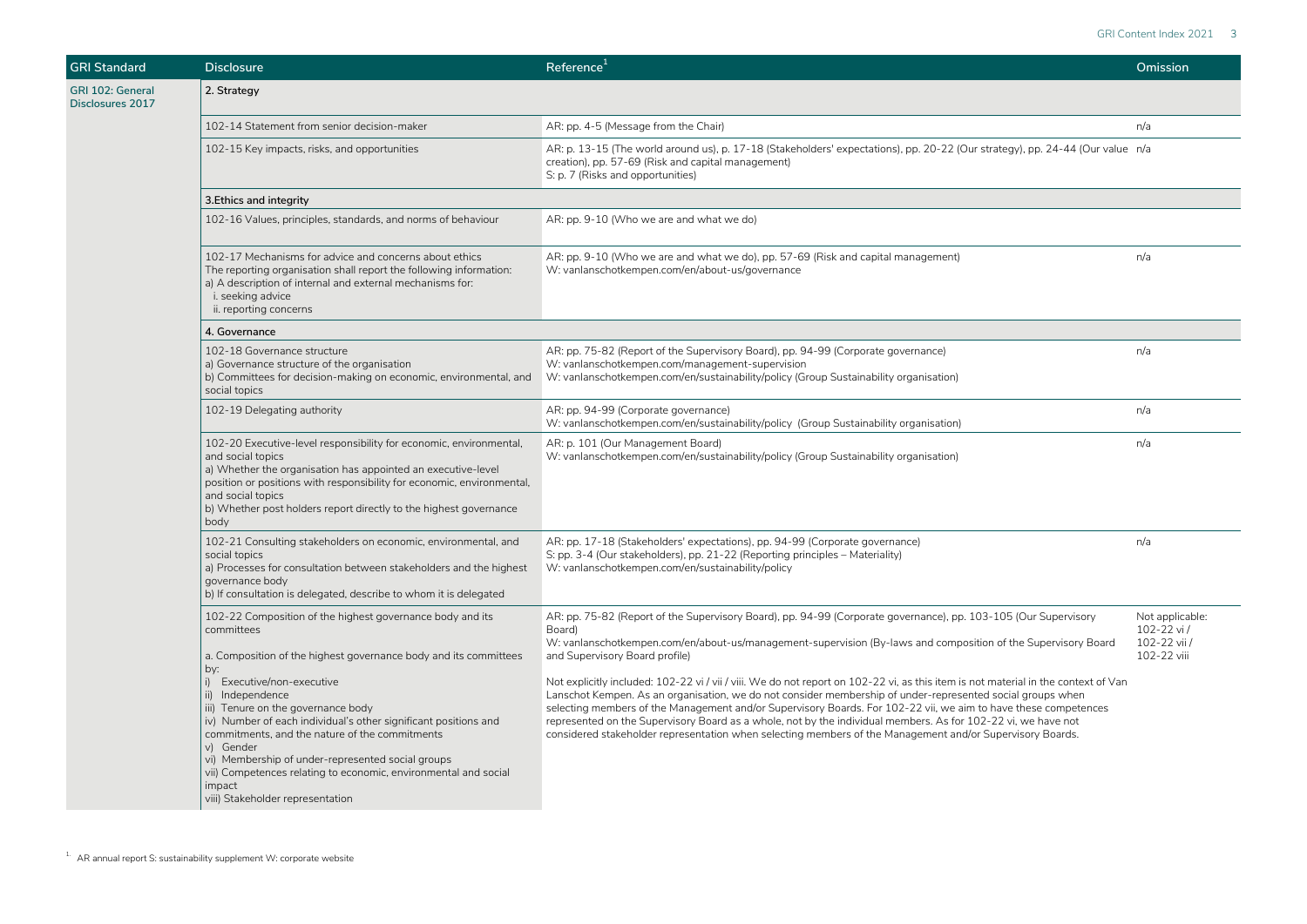| <b>GRI Standard</b>                  | <b>Disclosure</b>                                                                                                                                                                                                                                                                                                                                                                                                                                                                                                                              | Reference <sup>1</sup>                                                                                                                                                                                                                                                                                                                                                                                                                                                                                                                                                                                 | Omission |
|--------------------------------------|------------------------------------------------------------------------------------------------------------------------------------------------------------------------------------------------------------------------------------------------------------------------------------------------------------------------------------------------------------------------------------------------------------------------------------------------------------------------------------------------------------------------------------------------|--------------------------------------------------------------------------------------------------------------------------------------------------------------------------------------------------------------------------------------------------------------------------------------------------------------------------------------------------------------------------------------------------------------------------------------------------------------------------------------------------------------------------------------------------------------------------------------------------------|----------|
| GRI 102: General<br>Disclosures 2017 | 102-23 Chair of the highest governance body<br>a) Whether the chair of the highest governance body is also an<br>executive officer in the organisation<br>b) If the chair is also an executive officer, describe his or her function<br>within the organisation's management                                                                                                                                                                                                                                                                   | AR: pp. 94-99 (Corporate governance), pp. 103-105 (Our Supervisory Board)<br>W: vanlanschotkempen.com/en/about-us/management-supervision (By-laws and composition of the Supervisory Board<br>and Supervisory Board profile)                                                                                                                                                                                                                                                                                                                                                                           | n/a      |
|                                      | 102-24 Nominating and selecting the highest governance body<br>a) Nomination and selection processes for the highest governance<br>body and its committees<br>b) Criteria used for nominating and selecting highest governance body<br>members, including:<br>i. Stakeholders (including shareholders) are involved<br>ii. Diversity is considered<br>iii. Independence is considered<br>iv. Expertise and experience relating to economic, environmental<br>and social topics are considered                                                  | AR: pp. 94-99 (Corporate governance), pp. 103-105 (Our Supervisory Board)<br>W: vanlanschotkempen.com/en/about-us/management-supervision (Diversity Policy Supervisory Board and Management<br>Board)<br>Van Lanschot Kempen has drafted a policy for recruitment and selection (Policy Recruitment & Selection Van Lanschot<br>Kempen), a diversity policy (Diversity Policy Supervisory Board and Executive Board) and profiles for the Supervisory and<br>Management Boards (Profile Supervisory Board). We also refer to the by-laws of the Supervisory Board as well as to its<br>public profile. | n/a      |
|                                      | 102-25 Conflicts of interest<br>a) Processes for the highest governance body to ensure conflicts of<br>interest are avoided and managed<br>b) Whether conflicts of interest are disclosed to stakeholders,<br>including, as a minimum:<br>i. Cross-board membership<br>ii. Cross-shareholding with suppliers and other stakeholders<br>iii. Existence of controlling shareholder<br>iv.Related party disclosures                                                                                                                               | AR: pp. 94-99 (Corporate governance), pp. 103-105 (Our Supervisory Board)<br>W: vanlanschotkempen.com/en/about-us/management-supervision (By-laws and composition of the Supervisory Board<br>and Supervisory Board profile)                                                                                                                                                                                                                                                                                                                                                                           | n/a      |
|                                      | 102-26 Role of highest governance body in setting purpose, values,<br>and strategy                                                                                                                                                                                                                                                                                                                                                                                                                                                             | AR: pp. 94-99 (Corporate governance), pp. 75-82 (Report of the Supervisory Board), pp. 103-105 (Our Supervisory<br>Board)<br>W: vanlanschotkempen.com/en/about-us/management-supervision (By-laws and composition of the Supervisory Board<br>and Supervisory Board profile)                                                                                                                                                                                                                                                                                                                           | n/a      |
|                                      | 102-27 Collective knowledge of highest governance body                                                                                                                                                                                                                                                                                                                                                                                                                                                                                         | AR: pp. 75-82 (Report of the Supervisory Board), pp. 103-105 (Our Supervisory Board)<br>W: vanlanschotkempen.com/en/about-us/management-supervision                                                                                                                                                                                                                                                                                                                                                                                                                                                    | n/a      |
|                                      | 102-28 Evaluating the highest governance body's performance<br>a) Processes for evaluating the highest governance body's<br>performance with respect to governance of economic,<br>environmental and social topics<br>b) Report whether such evaluation is independent or not, and its<br>frequency<br>c) Report whether such evaluation is a self-assessment<br>d) Report actions taken in response to evaluation                                                                                                                             | AR: pp. 75-82 (Report of the Supervisory Board)                                                                                                                                                                                                                                                                                                                                                                                                                                                                                                                                                        | n/a      |
|                                      | 102-29 Identifying and managing economic, environmental, and<br>social impacts<br>a) Highest governance body's role in identifying and managing<br>economic, environmental, and social topics and their impacts, risks,<br>and opportunities - including its role in the implementation of due<br>diligence processes<br>b) Whether stakeholder consultation is used to support the highest<br>governance body's identification and management of economic,<br>environmental, and social topics and their impacts, risks, and<br>opportunities | Identifying and managing these opportunities and risks, including stakeholder consultation, is the domain<br>of the Management Board, as is due diligence (see 102-19).<br>W: vanlanschotkempen.com/en/sustainability/policy (Group Sustainability organisation)                                                                                                                                                                                                                                                                                                                                       | n/a      |
|                                      | 102-30 Effectiveness of risk management processes                                                                                                                                                                                                                                                                                                                                                                                                                                                                                              | AR: pp. 75-82 (Report of the Supervisory Board)<br>S: p. 20 (Responsible lending policy (results))<br>Every year, the Supervisory Board's Risk Committee reviews our responsible lending policy.                                                                                                                                                                                                                                                                                                                                                                                                       | n/a      |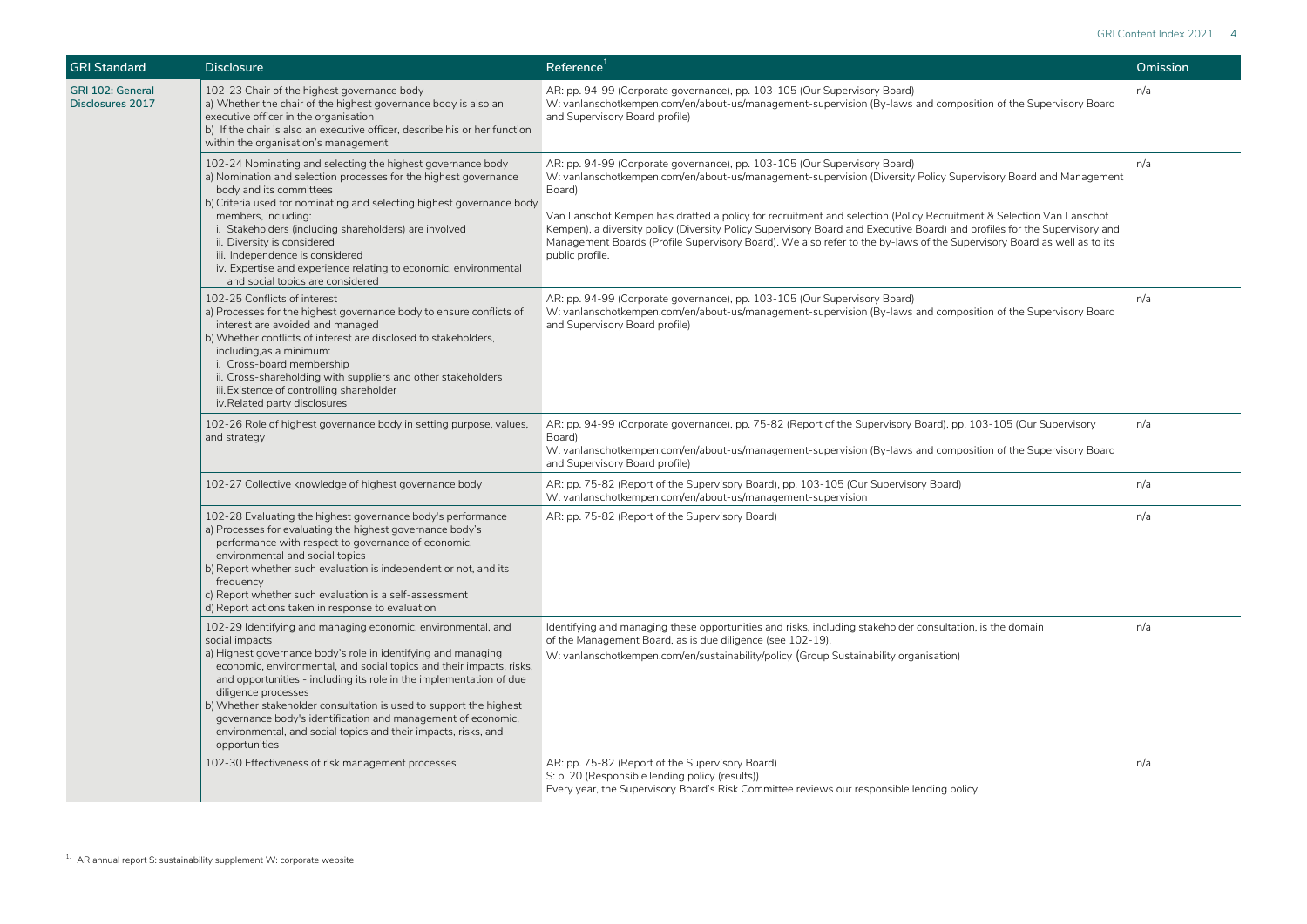| <b>GRI Standard</b>                         | <b>Disclosure</b>                                                                                                                                                                                                                                                                                                                                                                                                                                                                                                                  | Reference <sup>1</sup>                                                                                                                                                                                                                                                                                                                                                                                                                                                                                                                                                                                                                                                                                                                                                                                                                                                                                                                                                                                                                                                                                    | Omission |
|---------------------------------------------|------------------------------------------------------------------------------------------------------------------------------------------------------------------------------------------------------------------------------------------------------------------------------------------------------------------------------------------------------------------------------------------------------------------------------------------------------------------------------------------------------------------------------------|-----------------------------------------------------------------------------------------------------------------------------------------------------------------------------------------------------------------------------------------------------------------------------------------------------------------------------------------------------------------------------------------------------------------------------------------------------------------------------------------------------------------------------------------------------------------------------------------------------------------------------------------------------------------------------------------------------------------------------------------------------------------------------------------------------------------------------------------------------------------------------------------------------------------------------------------------------------------------------------------------------------------------------------------------------------------------------------------------------------|----------|
| GRI 102: General<br><b>Disclosures 2017</b> | 102-31 Review of economic, environmental, and social topics                                                                                                                                                                                                                                                                                                                                                                                                                                                                        | The Supervisory Board undertakes such a review at least once a year when assessing our annual report and<br>sustainability supplement, but may do so more often if appropriate.<br>AR: pp. 75-82 (Report of the Supervisory Board)                                                                                                                                                                                                                                                                                                                                                                                                                                                                                                                                                                                                                                                                                                                                                                                                                                                                        | n/a      |
|                                             | 102-32 Highest governance body's role in sustainable reporting                                                                                                                                                                                                                                                                                                                                                                                                                                                                     | The Supervisory and Management Boards review the draft annual report and sustainability supplement, and the<br>Management Board approves them.                                                                                                                                                                                                                                                                                                                                                                                                                                                                                                                                                                                                                                                                                                                                                                                                                                                                                                                                                            | n/a      |
|                                             | 102-33 Communicating critical concerns                                                                                                                                                                                                                                                                                                                                                                                                                                                                                             | Critical concerns may be voiced by way of a range of channels, e.g. stakeholder dialogue, general meeting, media,<br>Sustainability Centre, etc.                                                                                                                                                                                                                                                                                                                                                                                                                                                                                                                                                                                                                                                                                                                                                                                                                                                                                                                                                          | n/a      |
|                                             | 102-34 Nature and total number of critical concerns<br>a) Total number and nature of critical concerns that were<br>communicated to the highest governance body<br>b) Mechanism(s) used to address and resolve critical concerns                                                                                                                                                                                                                                                                                                   | To the best of our knowledge, the number of critical concerns communicated to the highest governance body - via<br>the mechanism to address critical concerns -was nil.<br>W: vanlanschotkempen.com/en/about-us/governance (Reporting irregularities)                                                                                                                                                                                                                                                                                                                                                                                                                                                                                                                                                                                                                                                                                                                                                                                                                                                     | n/a      |
|                                             | 102-35 Remuneration policies<br>a) Report the remuneration policies for the highest governance body<br>and senior executives for the following types of remuneration:<br>i. Fixed pay and variable pay<br>ii. Sign-on bonuses or recruitment incentive payments<br>iii. Termination payments<br>iv. Clawbacks<br>v. Retirement benefits<br>b) How performance criteria in the remuneration policies relate to the<br>highest governance body's and senior executives' objectives for<br>economic, environmental, and social topics | a) i. AR: pp. 88 (Remuneration report). The remuneration policy for members of the Management Board does not include a n/a<br>variable remuneration component.<br>ii. AR: pp. 88 (Remuneration report)<br>iii. Not applicable<br>iv. Not applicable. Instead, the remuneration of the Management Board includes a large proportion of Van Lanschot<br>Kempen shares (with a five-year lock-up period), creating a strong focus on the company's long-term continuity.<br>v. AR: pp. 87 (Remuneration report). For comparison with contribution rates for all other employees, please see 201-3<br>b) The Supervisory Board assesses the performance of the Management Board based on a set of financial and non-<br>financial key performance indicators (KPIs). In assessing the performance of the Management Board, great value is<br>attached to their performance as a team. However, if an individual Management Board member underperforms, they will<br>be held accountable. If no improvement is realised, the Management Board member may be dismissed by the<br>Supervisory Board at any time. |          |
|                                             | 102-36 Process for determining remuneration<br>a) Process for determining remuneration<br>b) Whether remuneration consultants are involved in determining<br>remuneration and whether they are independent of management<br>c) Any other relationships that the remuneration consultants have<br>with the organisation                                                                                                                                                                                                             | AR: pp. 84-87 (Remuneration report)<br>W: vanlanschotkempen.com/en/about-us/remuneration-policies (By-laws and composition of the Supervisory Board, the<br>Statutory Board, and profiles of the Supervisory and Management Boards)<br>Latest significant involvement of a remuneration consultant in determining board remuneration was in 2019, when we<br>asked Willis Towers Watson (WTW) to update the market assessment for the Management Board. AR: p.89<br>(Remuneration report). Aside from this project, we have limited relations with WTW (not a significant supplier).                                                                                                                                                                                                                                                                                                                                                                                                                                                                                                                      | n/a      |
|                                             | 102-37 Stakeholders' involvement in remuneration<br>a) How stakeholders' views are sought and taken into account<br>regarding remuneration<br>b) If applicable, the results of votes on remuneration policies and<br>proposals                                                                                                                                                                                                                                                                                                     | AR: pp. 84-92 (Remuneration report)                                                                                                                                                                                                                                                                                                                                                                                                                                                                                                                                                                                                                                                                                                                                                                                                                                                                                                                                                                                                                                                                       | n/a      |
|                                             | 102-38 Annual total compensation ratio                                                                                                                                                                                                                                                                                                                                                                                                                                                                                             | S: p. 15 (Our sustainability key data)                                                                                                                                                                                                                                                                                                                                                                                                                                                                                                                                                                                                                                                                                                                                                                                                                                                                                                                                                                                                                                                                    | n/a      |
|                                             | 102-39 Percentage increase in annual total compensation ratio                                                                                                                                                                                                                                                                                                                                                                                                                                                                      | The percentage growth of total annual pay of the highest-paid individual in 2021 (Netherlands): 1.24%. Median<br>percentage increase in total annual compensation for all employees (excluding the highest-paid individual) in 2021:<br>2.51%. The ratio of the percentage increase amounted to 0.49%.                                                                                                                                                                                                                                                                                                                                                                                                                                                                                                                                                                                                                                                                                                                                                                                                    | n/a      |

 $1.$  AR annual report S: sustainability supplement W: corporate website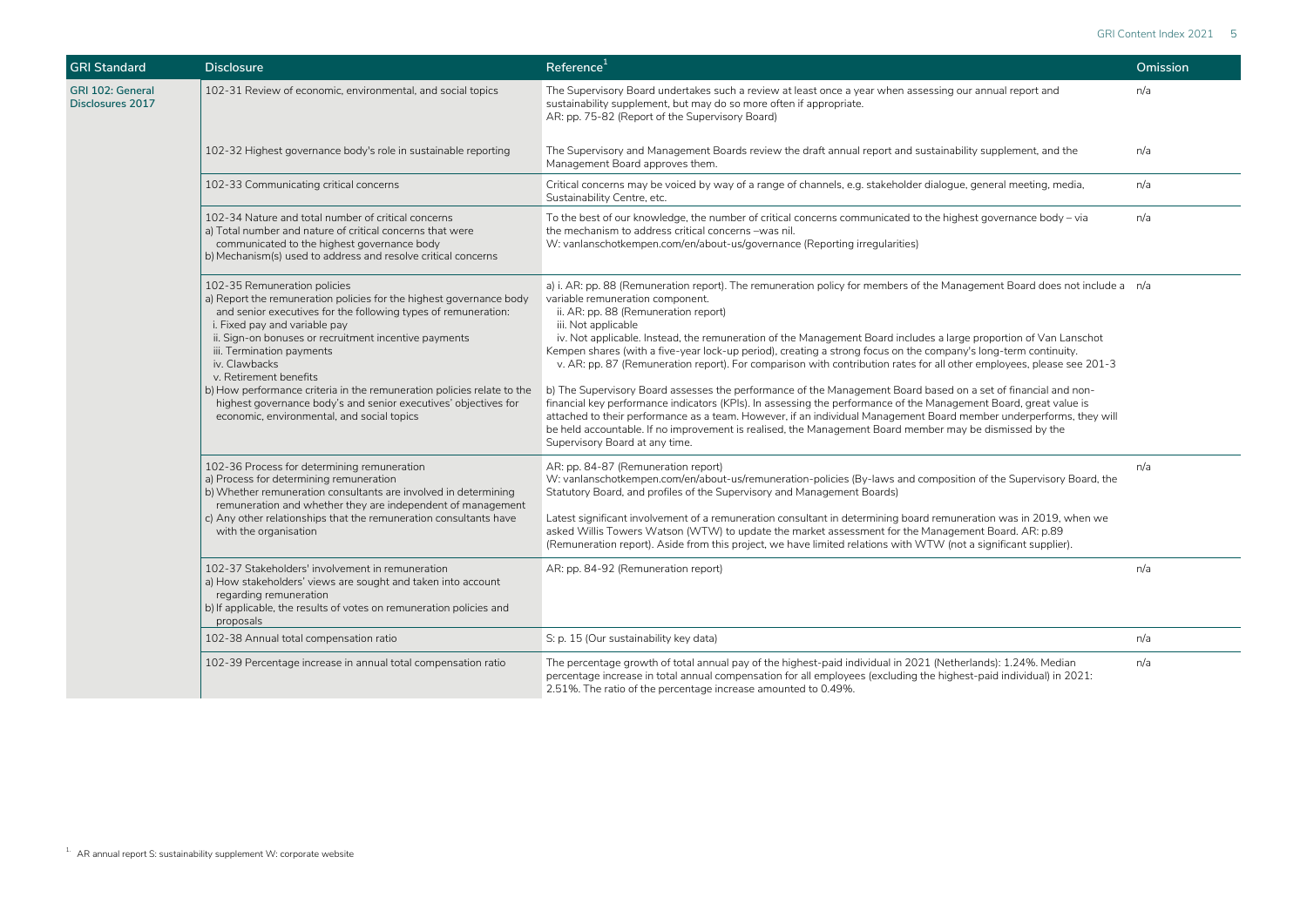| <b>GRI Standard</b> | <b>Disclosure</b>                                                                                                                                                                                                                                                                                                                                               | Reference <sup>1</sup>                                                                                                                                                                                                                                                                                                                                                                                                                                                                                                                                                    | Omission |
|---------------------|-----------------------------------------------------------------------------------------------------------------------------------------------------------------------------------------------------------------------------------------------------------------------------------------------------------------------------------------------------------------|---------------------------------------------------------------------------------------------------------------------------------------------------------------------------------------------------------------------------------------------------------------------------------------------------------------------------------------------------------------------------------------------------------------------------------------------------------------------------------------------------------------------------------------------------------------------------|----------|
| GRI 102: General    | 5. Stakeholder engagement                                                                                                                                                                                                                                                                                                                                       |                                                                                                                                                                                                                                                                                                                                                                                                                                                                                                                                                                           |          |
| Disclosures 2017    | 102-40 List of stakeholder groups engaged by the organisation                                                                                                                                                                                                                                                                                                   | AR: pp. 17-18 (Stakeholders' expectations)                                                                                                                                                                                                                                                                                                                                                                                                                                                                                                                                | n/a      |
|                     | 102-41 Collective bargaining agreements (percentage of total<br>employees covered by collective bargaining agreements)                                                                                                                                                                                                                                          | S: p. 15 (Our sustainability key data)                                                                                                                                                                                                                                                                                                                                                                                                                                                                                                                                    | n/a      |
|                     | 102-42 Identifying and selecting stakeholders                                                                                                                                                                                                                                                                                                                   | AR: pp. 17-18 (Stakeholders' expectations)                                                                                                                                                                                                                                                                                                                                                                                                                                                                                                                                | n/a      |
|                     | 102-43 Approach to stakeholder engagement                                                                                                                                                                                                                                                                                                                       | AR: pp. 17-18 (Stakeholders' expectations)                                                                                                                                                                                                                                                                                                                                                                                                                                                                                                                                | n/a      |
|                     | 102-44 Key topics and concerns raised                                                                                                                                                                                                                                                                                                                           | AR: pp. 17-18 (Stakeholders' expectations)                                                                                                                                                                                                                                                                                                                                                                                                                                                                                                                                | n/a      |
|                     | 6. Reporting practice                                                                                                                                                                                                                                                                                                                                           |                                                                                                                                                                                                                                                                                                                                                                                                                                                                                                                                                                           |          |
|                     | 102-45 List of all entities included in the organisation's consolidated<br>financial statements                                                                                                                                                                                                                                                                 | AR: p. 194 (Disclosure of interest in other entities)<br>S: p. 21 (Reporting principles - Scope)                                                                                                                                                                                                                                                                                                                                                                                                                                                                          | n/a      |
|                     | 102-46 Explain the process for defining the report content and aspect AR: pp. 17-18 (Stakeholders' expectations)<br>boundaries, including:<br>a) An explanation of the process for defining the report content and<br>the topic boundaries<br>b) An explanation of how the organisation has implemented the<br>Reporting Principles for defining report content | S: pp. 3-5 (Our stakeholders), pp. 21-23 (Reporting principles)                                                                                                                                                                                                                                                                                                                                                                                                                                                                                                           | n/a      |
|                     | 102-47 List of all material aspects identified in the process for<br>defining report content                                                                                                                                                                                                                                                                    | AR: pp. 17-18 (Stakeholders' expectations)<br>S: pp. 3-5 (Our stakeholders), pp. 21-22 (Reporting principles - Materiality)                                                                                                                                                                                                                                                                                                                                                                                                                                               | n/a      |
|                     | 102-48 Report the effect of any restatements of information provided<br>in previous reports, and the reasons for such restatements                                                                                                                                                                                                                              | AR: p. 22 (Our strategy – How we steer and monitor our business), p. 36 (Natural capital), p. 41 (Social capital)<br>We have restated KPIs 8 (Percentage of tot number of training courses followed to develop new skills), 10 (number of<br>successful transactions with repeat Corporate Finance clients), 15a (percentage of internal and external fund managers on<br>the approved list that meet the sustainability criteria), 15c (engagements for change for which at least one milestone has<br>been reached) and 16b (indirect emissions via our balance sheet). | n/a      |
|                     | 102-49 Report significant changes from previous reporting periods in Not applicable<br>the scope and aspect boundaries                                                                                                                                                                                                                                          |                                                                                                                                                                                                                                                                                                                                                                                                                                                                                                                                                                           | n/a      |
|                     | 102-50 Reporting period for the period required                                                                                                                                                                                                                                                                                                                 | 1 January to 31 December 2021                                                                                                                                                                                                                                                                                                                                                                                                                                                                                                                                             | n/a      |
|                     | 102-51 Date of most recent previous report                                                                                                                                                                                                                                                                                                                      | 24 February 2021                                                                                                                                                                                                                                                                                                                                                                                                                                                                                                                                                          | n/a      |
|                     | 102-52 Reporting cycle                                                                                                                                                                                                                                                                                                                                          | Annually                                                                                                                                                                                                                                                                                                                                                                                                                                                                                                                                                                  | n/a      |
|                     | 102-53 Report the contact point for questions regarding the report                                                                                                                                                                                                                                                                                              | AR and S: credits on final page                                                                                                                                                                                                                                                                                                                                                                                                                                                                                                                                           | n/a      |
|                     | 102-54 Claims of reporting in accordance with the GRI Standards                                                                                                                                                                                                                                                                                                 | AR: p. 2 (Notes to the reader)<br>S: pp. 21-23 (Reporting principles)                                                                                                                                                                                                                                                                                                                                                                                                                                                                                                     | n/a      |
|                     | 102-55 GRI Content Index                                                                                                                                                                                                                                                                                                                                        | This document                                                                                                                                                                                                                                                                                                                                                                                                                                                                                                                                                             | n/a      |
|                     | 102-56 External assurance                                                                                                                                                                                                                                                                                                                                       | AR: pp. 252-255 (Assurance report of the independent auditor)                                                                                                                                                                                                                                                                                                                                                                                                                                                                                                             | n/a      |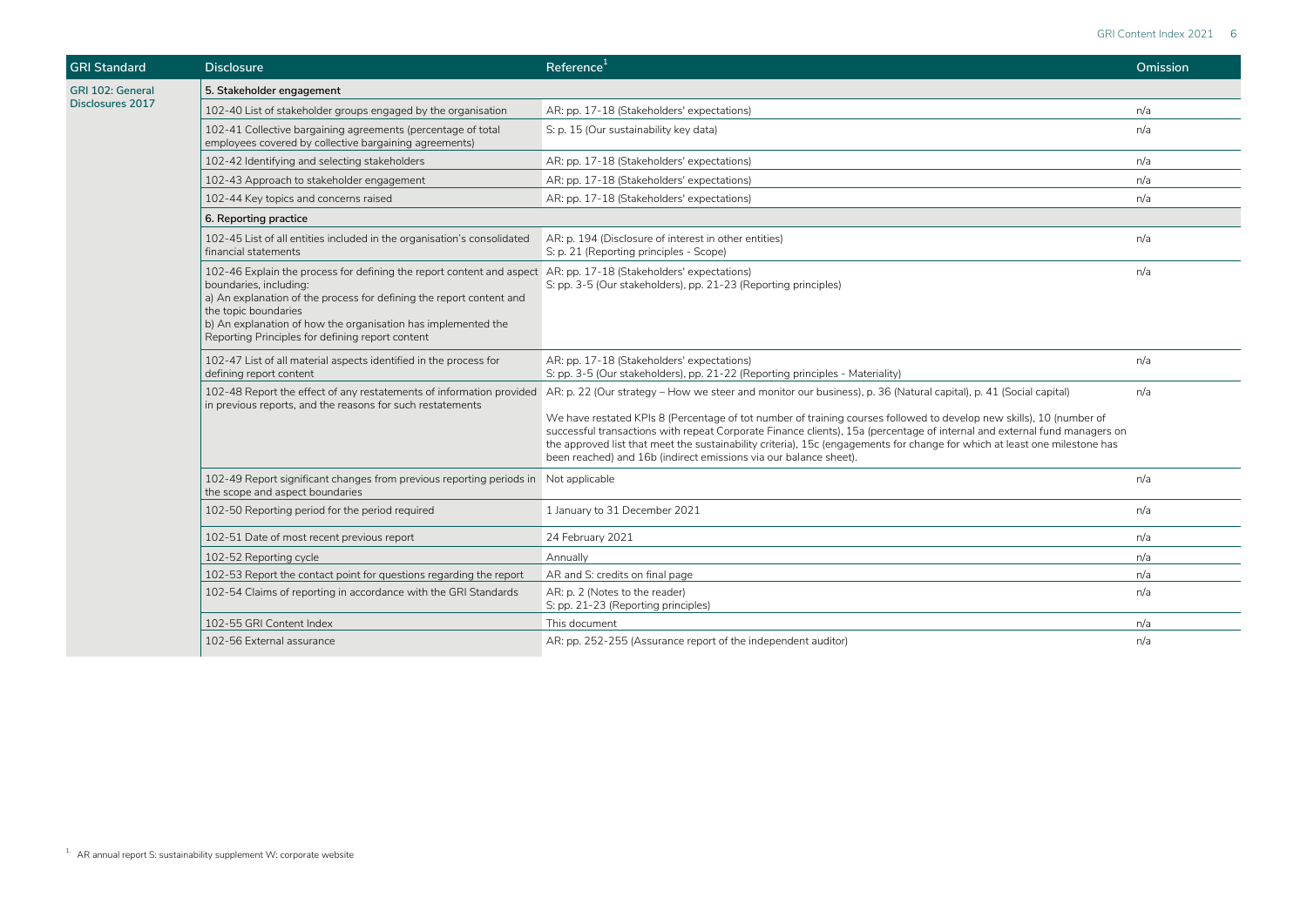**GRI Standard Disclosure Reference<sup>1</sup> Omission**

|  | GRI 103: Material topics (number in materiality matrix) |
|--|---------------------------------------------------------|
|--|---------------------------------------------------------|

|                                  | GRI 103: Material topics (number in materiality matrix)                                                                                                                                                                                                                                                                                                                                                                                                                                                                                                                                                                                                                                                                                                                                                                                                                                                                                                                                                                                                                             |                                                                                                                                                                                                                                                                                                                                                                                                                                                                                                                                                                         |                                                                                            |  |
|----------------------------------|-------------------------------------------------------------------------------------------------------------------------------------------------------------------------------------------------------------------------------------------------------------------------------------------------------------------------------------------------------------------------------------------------------------------------------------------------------------------------------------------------------------------------------------------------------------------------------------------------------------------------------------------------------------------------------------------------------------------------------------------------------------------------------------------------------------------------------------------------------------------------------------------------------------------------------------------------------------------------------------------------------------------------------------------------------------------------------------|-------------------------------------------------------------------------------------------------------------------------------------------------------------------------------------------------------------------------------------------------------------------------------------------------------------------------------------------------------------------------------------------------------------------------------------------------------------------------------------------------------------------------------------------------------------------------|--------------------------------------------------------------------------------------------|--|
|                                  | 1. Profitability and cost effectiveness (1)                                                                                                                                                                                                                                                                                                                                                                                                                                                                                                                                                                                                                                                                                                                                                                                                                                                                                                                                                                                                                                         |                                                                                                                                                                                                                                                                                                                                                                                                                                                                                                                                                                         |                                                                                            |  |
| GRI 103: Management<br>Approach  | 103-1 Explanation of the material topic and its boundary                                                                                                                                                                                                                                                                                                                                                                                                                                                                                                                                                                                                                                                                                                                                                                                                                                                                                                                                                                                                                            | AR: pp. 17-18 (Stakeholders' expectations)                                                                                                                                                                                                                                                                                                                                                                                                                                                                                                                              | n/a                                                                                        |  |
|                                  | 103-2 The management approach and its components                                                                                                                                                                                                                                                                                                                                                                                                                                                                                                                                                                                                                                                                                                                                                                                                                                                                                                                                                                                                                                    | AR: pp. 26-28 (Financial capital), pp. 46-55 (Financial performance)                                                                                                                                                                                                                                                                                                                                                                                                                                                                                                    | n/a                                                                                        |  |
|                                  | 103-3 Evaluation of the management approach                                                                                                                                                                                                                                                                                                                                                                                                                                                                                                                                                                                                                                                                                                                                                                                                                                                                                                                                                                                                                                         | AR: pp. 26-28 (Financial capital), pp. 46-55 (Financial performance)                                                                                                                                                                                                                                                                                                                                                                                                                                                                                                    | n/a                                                                                        |  |
|                                  | 201-1 Direct economic value generated and distributed<br>a) Direct economic value generated and distributed (EVG&D) on an<br>accruals basis, including the following basic components:<br>i. Direct economic value generated<br>ii. Economic value distributed<br>iii. Economic value retained<br>b) Where significant, report EVG&D separately at country, regional, or<br>market levels, and the criteria used for defining significance.                                                                                                                                                                                                                                                                                                                                                                                                                                                                                                                                                                                                                                         | AR: pp. 6-8 (A year in review), pp. 9-11 (Who we are and what we do), pp. 24-25 (Our value creation), pp. 26-28<br>(Financial capital), pp. 30-33 (Human and intellectual capital), pp. 41-44 (Social capital), pp. 71-74<br>(Van Lanschot Kempen shares)<br>We do not report on community investment, as it is not material for our organisation. Moreover, we primarily conduct<br>community investment through our Van Lanschot Kempen Foundation, which is a separate, independent entity.                                                                          | n/a                                                                                        |  |
| GRI 201: Economic<br>Performance | 201-2 Financial implications and other risks and opportunities due to<br>climate change<br>a) Risks and opportunities posed by climate change that have the<br>potential to generate substantive changes in operations, revenue, or<br>expenditure, including:<br>i. a description of the risk or opportunity and its classification<br>ii. a description of the impact associated with the risk or opportunity<br>iii. the financial implications of the risk/opportunity before any action<br>iv. the methods used to manage the risk or opportunity<br>v. the costs of actions taken to manage the risk or opportunity                                                                                                                                                                                                                                                                                                                                                                                                                                                           | AR: pp. 13-16 (The world around us), pp. 57-70 (Progress report; Risk and capital management)<br>S: p. 7 (Risks and opportunities)<br>W: vanlanschotkempen.com/en/sustainability/reporting/tfcd                                                                                                                                                                                                                                                                                                                                                                         | 201-2 (a) iv -<br>Measures and costs<br>are an integral part<br>of business<br>operations. |  |
|                                  | 201-3 Defined benefit plan obligations and other retirement plans<br>a) If the plan's liabilities are met by the organisation's general<br>resources, the estimated value of those liabilities<br>b) If a separate fund exists to pay the plan's pension liabilities:<br>i. the extent to which the scheme's liabilities are estimated to be<br>covered by the assets that have been set aside to meet them<br>ii. the basis on which that estimate has been arrived at<br>iii. when that estimate was made<br>c) If a fund set up to pay the plan's pension liabilities is not fully<br>covered, explain the strategy, if any, adopted by the employer to work e) Participation is mandatory in all jurisdictions.<br>towards full coverage, and the timescale, if any, by which the<br>employer hopes to achieve full coverage<br>d) Percentage of salary contributed by employee or employer<br>e) Level of participation in retirement plans, such as participation in<br>mandatory or voluntary schemes, regional, or country-based<br>schemes, or those with financial impact | AR: pp. 173-176 (Notes to the consolidated statement of financial position)<br>c) Not applicable<br>d) This differs for the various pension schemes in place for the Van Lanschot Kempen workforce. For the majority of staff<br>we provide a defined contribution scheme in which the percentage of salary contributed by Van Lanschot Kempen<br>depends on the age of the employee. The contribution of employees under the Van Lanschot Kempen defined contribution<br>scheme, the largest scheme within Van Lanschot Kempen, is at least 4% of pension base salary. | n/a                                                                                        |  |
|                                  | 201-4 Financial assistance received from government                                                                                                                                                                                                                                                                                                                                                                                                                                                                                                                                                                                                                                                                                                                                                                                                                                                                                                                                                                                                                                 | Van Lanschot Kempen does not receive any financial assistance from government.                                                                                                                                                                                                                                                                                                                                                                                                                                                                                          | n/a                                                                                        |  |
|                                  | 2. Impact via client assets (9)                                                                                                                                                                                                                                                                                                                                                                                                                                                                                                                                                                                                                                                                                                                                                                                                                                                                                                                                                                                                                                                     |                                                                                                                                                                                                                                                                                                                                                                                                                                                                                                                                                                         |                                                                                            |  |
| GRI 103: Management<br>Approach  | 103-1 Explanation of the material topic and its boundary                                                                                                                                                                                                                                                                                                                                                                                                                                                                                                                                                                                                                                                                                                                                                                                                                                                                                                                                                                                                                            | AR: pp. 17-18 (Stakeholders' expectations)                                                                                                                                                                                                                                                                                                                                                                                                                                                                                                                              | n/a                                                                                        |  |
|                                  | 103-2 The management approach and its components                                                                                                                                                                                                                                                                                                                                                                                                                                                                                                                                                                                                                                                                                                                                                                                                                                                                                                                                                                                                                                    | AR: pp. 24-25 (Our value creation), pp. 26-28 (Financial capital), pp. 35-39 (Natural capital), pp. 41-44 (Social capital)                                                                                                                                                                                                                                                                                                                                                                                                                                              | n/a                                                                                        |  |
|                                  | 103-3 Evaluation of the management approach                                                                                                                                                                                                                                                                                                                                                                                                                                                                                                                                                                                                                                                                                                                                                                                                                                                                                                                                                                                                                                         | AR: pp. 24-25 (Our value creation), pp. 26-28 (Financial capital), pp. 35-39 (Natural capital), pp. 41-44 (Social capital)                                                                                                                                                                                                                                                                                                                                                                                                                                              | n/a                                                                                        |  |
|                                  | 3. Superior client experience (14)                                                                                                                                                                                                                                                                                                                                                                                                                                                                                                                                                                                                                                                                                                                                                                                                                                                                                                                                                                                                                                                  |                                                                                                                                                                                                                                                                                                                                                                                                                                                                                                                                                                         |                                                                                            |  |
| GRI 103: Management              | 103-1 Explanation of the material topic and its boundary                                                                                                                                                                                                                                                                                                                                                                                                                                                                                                                                                                                                                                                                                                                                                                                                                                                                                                                                                                                                                            | AR: pp. 17-18 (Stakeholders' expectations)                                                                                                                                                                                                                                                                                                                                                                                                                                                                                                                              | n/a                                                                                        |  |
| Approach                         | 103-2 The management approach and its components                                                                                                                                                                                                                                                                                                                                                                                                                                                                                                                                                                                                                                                                                                                                                                                                                                                                                                                                                                                                                                    | AR: pp. 24-25 (Our value creation), pp. 26-28 (Financial capital), pp. 35-39 (Natural capital), pp. 41-44 (Social capital)                                                                                                                                                                                                                                                                                                                                                                                                                                              | n/a                                                                                        |  |
|                                  | 103-3 Evaluation of the management approach                                                                                                                                                                                                                                                                                                                                                                                                                                                                                                                                                                                                                                                                                                                                                                                                                                                                                                                                                                                                                                         | AR: pp. 24-25 (Our value creation), pp. 26-28 (Financial capital), pp. 35-39 (Natural capital), pp. 41-44 (Social capital)                                                                                                                                                                                                                                                                                                                                                                                                                                              | n/a                                                                                        |  |

 $1.$  AR annual report S: sustainability supplement W: corporate website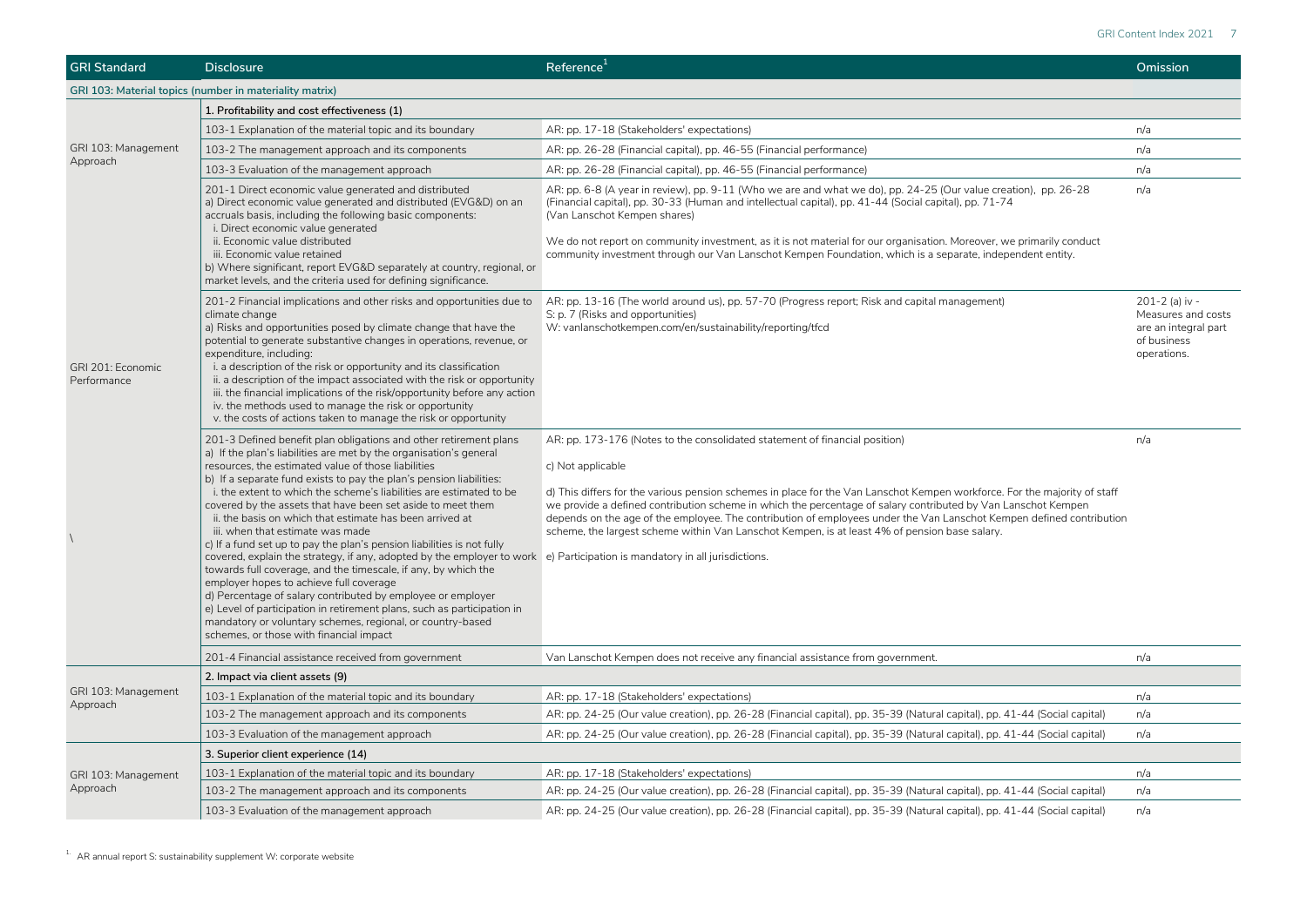| GRI 103: Material topics (number in materiality matrix) |                                                                                                                                                                                                                                                                                                                                                                                                                                                                                                                                                                                |                                                                                                                                                                                                                                                                                                                                                                                                                |     |  |  |
|---------------------------------------------------------|--------------------------------------------------------------------------------------------------------------------------------------------------------------------------------------------------------------------------------------------------------------------------------------------------------------------------------------------------------------------------------------------------------------------------------------------------------------------------------------------------------------------------------------------------------------------------------|----------------------------------------------------------------------------------------------------------------------------------------------------------------------------------------------------------------------------------------------------------------------------------------------------------------------------------------------------------------------------------------------------------------|-----|--|--|
|                                                         | $\vert$ 4. High-quality, tailored solutions (15)                                                                                                                                                                                                                                                                                                                                                                                                                                                                                                                               |                                                                                                                                                                                                                                                                                                                                                                                                                |     |  |  |
| GRI 103: Management<br>Approach                         | 103-1 Explanation of the material topic and its boundary                                                                                                                                                                                                                                                                                                                                                                                                                                                                                                                       | AR: pp. 17-18 (Stakeholders' expectations)<br>S: pp. 21-24 (Reporting principles)                                                                                                                                                                                                                                                                                                                              | n/a |  |  |
|                                                         | 103-2 The management approach and its components                                                                                                                                                                                                                                                                                                                                                                                                                                                                                                                               | AR: p. 41-44 (Social capital)                                                                                                                                                                                                                                                                                                                                                                                  | n/a |  |  |
|                                                         | 103-3 Evaluation of the management approach                                                                                                                                                                                                                                                                                                                                                                                                                                                                                                                                    | AR: p. 41-44 (Social capital)                                                                                                                                                                                                                                                                                                                                                                                  | n/a |  |  |
|                                                         | 5. Contribution to clients' wealth via investments (17)                                                                                                                                                                                                                                                                                                                                                                                                                                                                                                                        |                                                                                                                                                                                                                                                                                                                                                                                                                |     |  |  |
|                                                         | 103-1 Explanation of the material topic and its boundary                                                                                                                                                                                                                                                                                                                                                                                                                                                                                                                       | AR: pp. 17-18 (Stakeholders' expectations)                                                                                                                                                                                                                                                                                                                                                                     | n/a |  |  |
| GRI 103: Management                                     | 103-2 The management approach and its components                                                                                                                                                                                                                                                                                                                                                                                                                                                                                                                               | AR: pp. 26-28 (Financial capital)                                                                                                                                                                                                                                                                                                                                                                              | n/a |  |  |
| Approach                                                | 103-3 Evaluation of the management approach                                                                                                                                                                                                                                                                                                                                                                                                                                                                                                                                    | AR: pp. 26-28 (Financial capital)                                                                                                                                                                                                                                                                                                                                                                              | n/a |  |  |
| GRI 417: Marketing and                                  | 417-1 Requirements for product and service information and labelling                                                                                                                                                                                                                                                                                                                                                                                                                                                                                                           | Van Lanschot Kempen observes all laws and regulations, which leaves little room for our own input or changes.                                                                                                                                                                                                                                                                                                  | n/a |  |  |
| Labelling                                               | 417-2 Incidents of non-compliance concerning product and service<br>information and labelling                                                                                                                                                                                                                                                                                                                                                                                                                                                                                  | No such incidents occurred in 2021                                                                                                                                                                                                                                                                                                                                                                             | n/a |  |  |
|                                                         | 417-3 Incidents of non-compliance concerning marketing                                                                                                                                                                                                                                                                                                                                                                                                                                                                                                                         | No such incidents occurred in 2021                                                                                                                                                                                                                                                                                                                                                                             | n/a |  |  |
|                                                         | 6. High-quality workforce (21)                                                                                                                                                                                                                                                                                                                                                                                                                                                                                                                                                 |                                                                                                                                                                                                                                                                                                                                                                                                                |     |  |  |
|                                                         | 103-1 Explanation of the material topic and its boundary                                                                                                                                                                                                                                                                                                                                                                                                                                                                                                                       | AR: pp. 17-18 (Stakeholders' expectations)                                                                                                                                                                                                                                                                                                                                                                     | n/a |  |  |
|                                                         | 103-2 The management approach and its components                                                                                                                                                                                                                                                                                                                                                                                                                                                                                                                               | AR: pp. 30-33 (Human and intellectual capital)                                                                                                                                                                                                                                                                                                                                                                 | n/a |  |  |
|                                                         | 103-3 Evaluation of the management approach                                                                                                                                                                                                                                                                                                                                                                                                                                                                                                                                    | AR: pp. 30-33 (Human and intellectual capital)                                                                                                                                                                                                                                                                                                                                                                 | n/a |  |  |
| GRI 103: Management<br>Approach<br>GRI 401: Employment  | 401-1 New employee hires and employee turnover<br>a) Total number and rate of new employee hires during the reporting<br>period, by age group, gender and region<br>b) Total number and rate of employee turnover during the reporting<br>period, by age group, gender and region                                                                                                                                                                                                                                                                                              | AR: pp. 30-33 (Human and intellectual capital)<br>S: p. 15 (Our sustainability key data)                                                                                                                                                                                                                                                                                                                       | n/a |  |  |
|                                                         | 401-2 Benefits provided to full-time employees that are not provided<br>to temporary or part-time employees                                                                                                                                                                                                                                                                                                                                                                                                                                                                    | We do not differentiate between part-time and full-time employees.                                                                                                                                                                                                                                                                                                                                             | n/a |  |  |
|                                                         | 401-3 Parental leave<br>a) Total number of employees that were entitled to parental leave, by<br>aender<br>b) Total number of employees that took parental leave, by gender<br>$\vert$ c) Total number of employees that returned to work in the reporting<br>period after parental leave ended, by gender<br>d) Total number of employees that returned to work after parental<br>leave ended that were still employed 12 months after their return to<br>work, by gender<br>$\mid$ e) Return to work and retention rates of employees that took parental<br>leave, by gender | In the countries in which we operate, parental leave is relatively well organised by law. Consequently, this aspect is not<br>material to attracting, retaining and maintaining a high-quality workforce. In addition to the regulations and government<br>schemes in place, in the Netherlands we offer additional financial support to women with young children who work full-<br>time or almost full-time. | n/a |  |  |